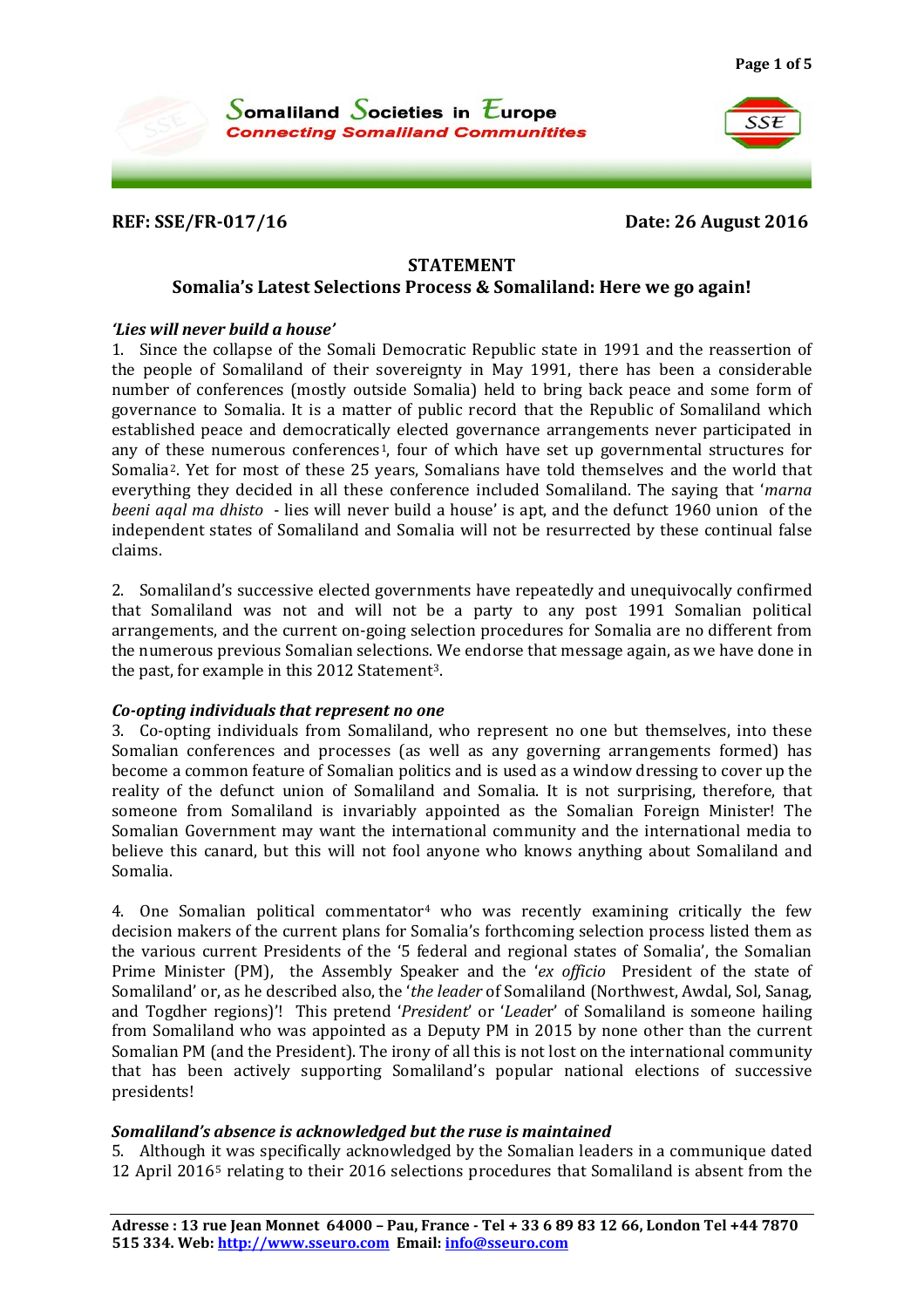whole process, the pretensions of inclusion of Somaliland are still maintained. The latest ruse is the setting up of what was termed a '*Somaliland 'Regional State' Indirect Electoral Implementation Team'[6](#page-4-0)* which is apparently meant to organise the planned Somalian September/October 2016 selection processes for persons who 'shall be representing Somaliland' in the two Houses of the Somalian Assembly.

6. Apparently it is planned that this '*Indirect Electoral Team*', the candidates and their intended panels of selectors handpicked by some so called 'traditional leaders' will all be gathered somewhere in Somalia (probably Mogadishu) where the selections (presumably for both Houses) will also take place. In contrast, the Indirect Electoral Implementation Teams of the current Somalian fiv[e7](#page-4-1) (or four) 'regional states' (*Dawlad-Goboleedyo*), which shall each consist of eight members appointed by their state and three members by the Federal Government<sup>8</sup> shall implement the processes, with the selections taking place in each 'regional state' capital. It is even envisaged that the selections of the members of the new upper House will be undertaken by the presidents and assemblies of these Somalian 'regional states', and the relevant lower House selections will be undertaken by panels of selectors of 51 persons for each seat<sup>[9](#page-4-3)</sup>. These persons and the candidates for each House seat will be selected by 'traditional leaders'.

7. These selection p[ro](#page-4-4)cedures for the Somalian regional states were lauded as providing more 'enhanced legitimacy'10 than the previous selections processes (from 2000 to 2012) which were undertaken by invited persons including former politicians, warlords and traditional leaders in venues which, until 2012, were invariably abroad. How Somalians arrange their selections processes (and any future elections) is entirely up to them, but we find it perplexing how any degree of 'legitimacy' can be claimed for the intrinsically illegitimate planned proposals relating to Somaliland!

8. Since 2000, Somaliland held a national referendum on its constitution, and set up its own statutory National Electoral Commission which has already organised successfully 5 nationwide one person/one vote elections and two nation-wide voter registration schemes, one of which (based on ground breaking iris recognition) is about to be completed soon. In our view, had the 5 July 2003 Somalian Embagathi (Kenya) Conference plenary resolution<sup>[11](#page-4-5)</sup> which adopted, by acclamation, a policy of building a new government (and parliament) for Somalia which would then enter into discussions with Somaliland not been countermanded by the then Somalian Transitional President, Mr Abdiqasim S Hassan (a former Interior Minister in the late1980s), talks between the Somaliland and Somalia might have been started well over decade ago.

## *Two countries and not two regions united in 1960*

9. At a time when Somalia is again following a constitutional federal arrangement of its own design and based on the pre-1991 regions, we emphasise (again) that Somaliland has never been a party to any of these post 1991 constitutional arrangements and is not concerned at all about how Somalia wishes to govern itself. We should, however, remind everyone (and in particular the vast majority of the young population of Somalia) that two independent states, Somaliland and Somalia, and not two regions<sup>[12](#page-4-6)</sup>, united in 1960 to form the now defunct Somali Republic. Indeed both versions of the Acts of Union quiet clearly refer to the independence as states of Somaliland and Somalia. The Somaliland 1960 version<sup>[13](#page-4-7)</sup> starts with 'the State of Somaliland and the State of Somalia' after referring in the preamble to the independence dates of both states, and the 1961 Act of Union<sup>[14](#page-4-8)</sup> version starts with 'Somaliland and Somalia' and both refer also to the existing rights and liabilities of the two independent governments/states[15](#page-4-9).

10. Secondly, the 1960 independent State of Somaliland consisted of six (6) 'Principal Districts' and at the time of union with Somalia, the latter consisted of six (6) regions divided into numerous districts in each region.[16](#page-4-10) The Somaliland principal districts were grouped into two regions (Hargeisa and Burao regions) in the early 1960s and it was only in the dictatorship era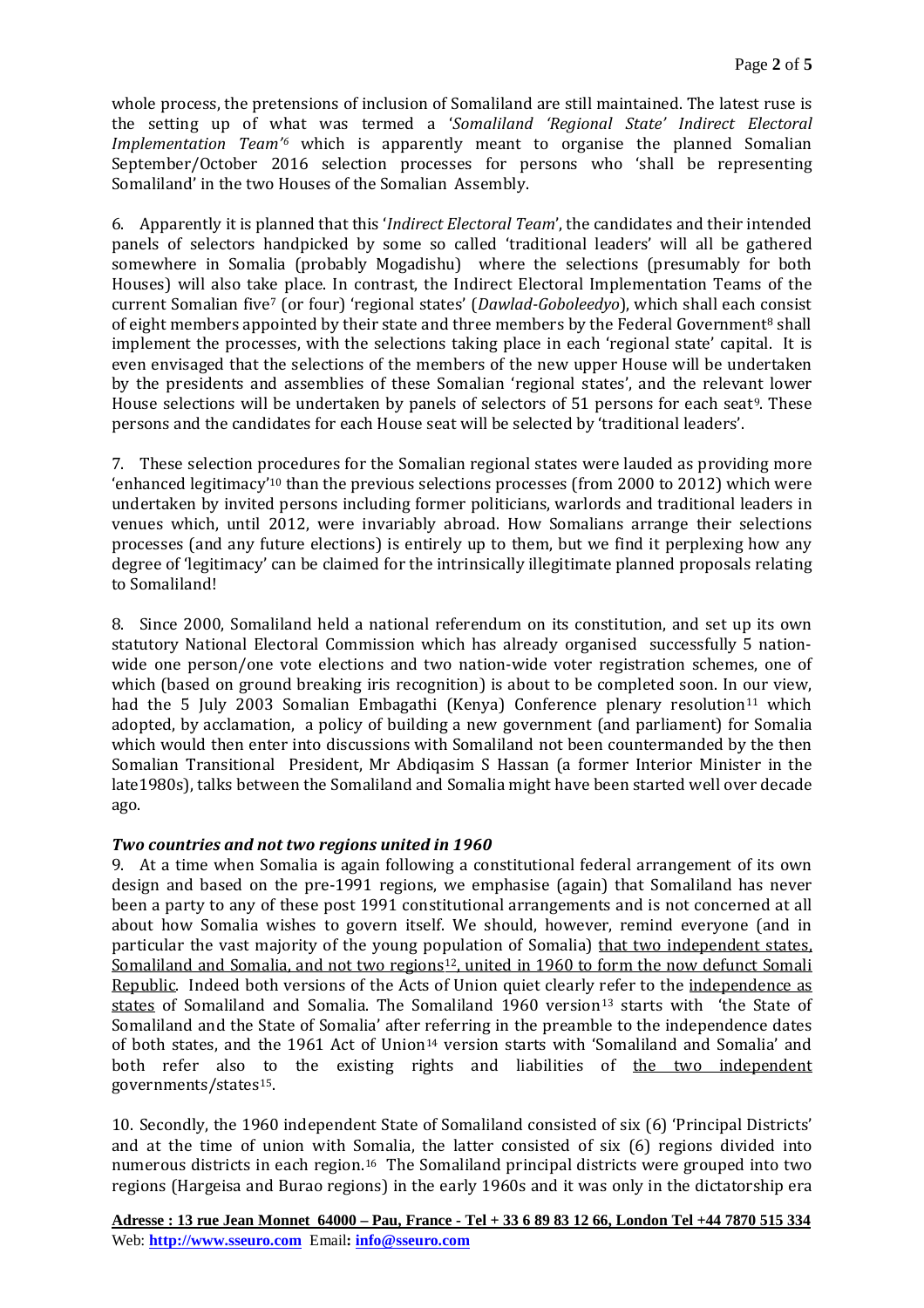when the 8 regions were increased by Decrees<sup>[17](#page-4-11)</sup> to 18 of which only 3 of the new additions were in the territory of Somaliland. It is up to Somalia whether or not it wishes to revert to its 13 pre-1991 regions, but neither the pre-1991 regions nor the proposed Somalian federal arrangements has any relevance to Somaliland which has already established functioning elected governance institutions at both national and local levels<sup>18</sup>.

## *The defunct union of Somaliland and Somalia*

11. It is again worth reminding that however tenuous the legal foundations of the union were, there was one common agreement in both Acts of Union, which was that the two countries shall 'form an independent, democratic and unitary republic' which shall be known as THE SOMALI REPUBLIC<sup>19</sup>. The Constitution of the Somali Republic which was drafted for Somalia (hence the reference to Somalia in some of its provisions) also re-emphasised democracy and rights. Both Acts of Union also confirmed the initial composition of the first National Assembly, and the Assembly seats division between Somaliland and Somalia, which was later re-confirmed in the Electoral Laws of 1964[20](#page-4-14) and 1968[21.](#page-4-15) Furthermore, on the proposal of Somalia, the constitution itself was also made an integral part of the 1961 Act of Union<sup>22</sup>.

12. All these principles and the constitution, which were central to the formation of the union, were swept away by the military dictatorship in 1969 when the constitution was initially abrogated and then annulled<sup>[23](#page-4-2)</sup>. With the abolition of the political parties and associations, democratically elected parliaments and local authorities, and the restrictions of liberties and freedoms, the central planks of the union were immediately demolished by the military dictatorship. In 1979, a new constitution was promulgated and put to a nationwide referendum, thereby finally obliterating the last vestiges of the 1960 Constitution<sup>[24](#page-4-17)</sup>.

13. In our view, even before the dictatorship regime started bombing the main Somaliland towns in the late 1980s, the legal foundations of the union have already been demolished, and the final nail in its coffin was when, after the overthrow of the dictatorship regime, a Mogadishu Somalian politician crowned himself as President in January 1991, thereby throwing away the 1979 constitution. The people of Somaliland, who voluntarily entered into the union in 1960, then decided to reassert their sovereignty in May 1991 – this marked the end of any shared constitutional arrangements.

#### *Concluding comments*

14. The Somalian government and its people are fully aware of the reality that the union of Somaliland and Somalia no longer exists and that the issue is whether Somaliland and Somalia can live side by side in peace as two sisterly independent states of populations of Somali ethnic origin[25](#page-4-18). We would urge, therefore, that they should continue building peace and governance in their Somalian country and as called for in their 2004 conference resolution (see para 8 above) concentrate on these endeavours and then enter into meaningful talks with Somaliland on the future relationship of the two countries.

15. This means giving up the senseless claims and ruses of co-opting individuals from Somaliland who represent no one. As the Somaliland President announced recently, any of these individuals who decide not to be involved any longer in these matters, which are criminal offences under Somaliland law, may receive a pardon and return to his/her country.

## **SOMALILIAND SOCIETIES IN EUROPE (SSE)**

 $1$  The number of these conferences from 1991 to date could be 20 or considerably more if the various conference of the various selected Somalian leaders (with international community representatives) before the 2012 selection process and before the current 2016 planned selections are added. Besides the many meetings held abroad for reconciling factional Somalian groupings, perhaps the major conferences were held in: June - August 1991 Djibouti meetings; March 1993 Addis Ababa; December 1997 Cairo;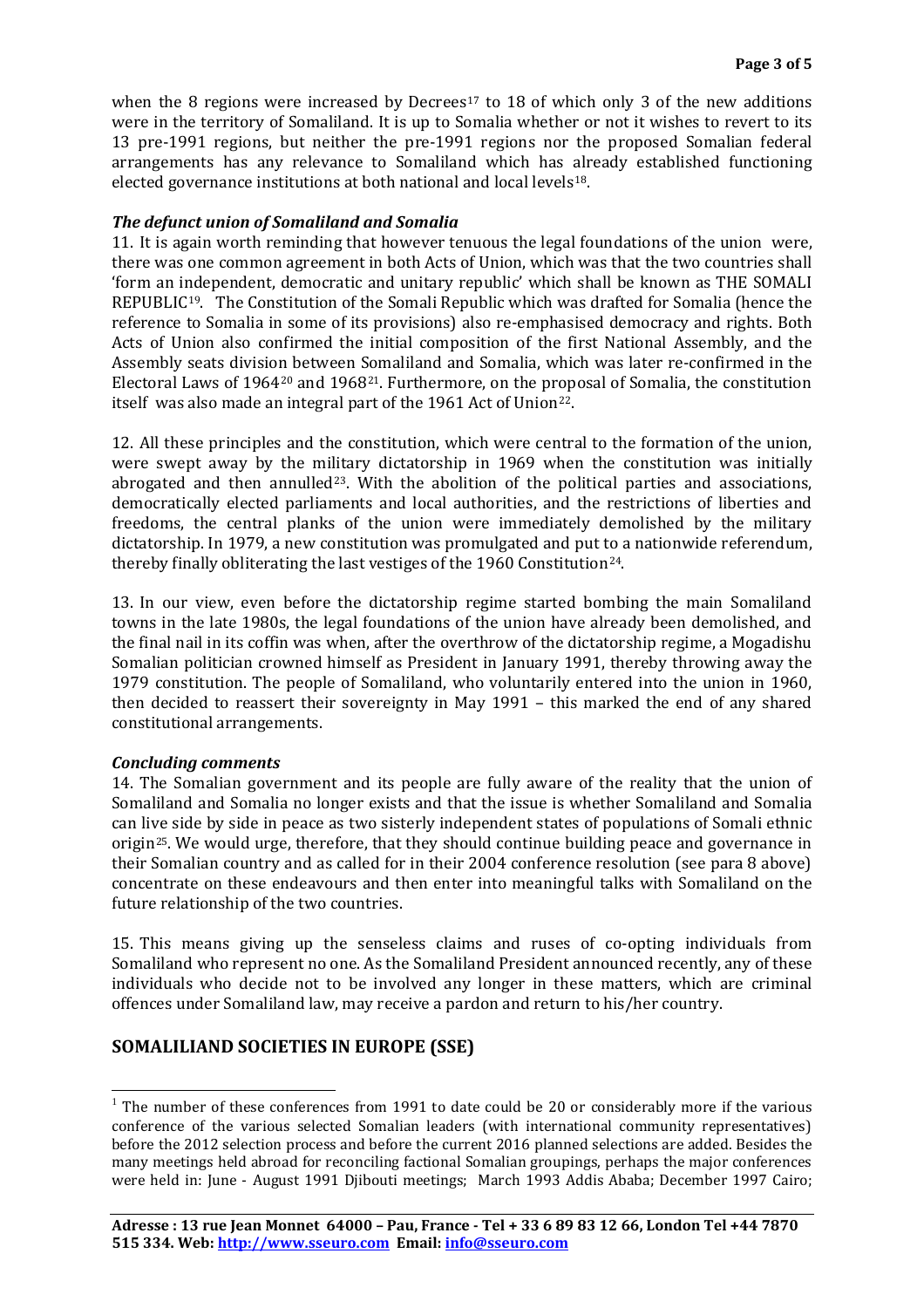May – June 2000 Arta (Djibouti); October 2002 – October 2004 Mbagathi (Kenya); May – July 2009 Djibouti; the numerous meetings that lead to 2012 Somalian selections process and now the numerous conferences relating to the planned 2016 Somalian selections process.

<span id="page-3-1"></span><sup>2</sup> The last four listed above that took place in 2000 (Djibouti), 2004 (Kenya), 2009 (Djibouti) and 2012 (Mogadishu) led to the formation of Somalian governments and legislative assemblies where none existed before (since 1990). In contrast, Somaliland set up a functioning government immediately on reasserting its sovereignty in May 1991, followed by the setting up of two Houses of Parliament and an indirect election of a President in 1993; a similar process in 1996; and then, with the adoption of the final constitution in a public referendum in 2001, proceeded to hold direct popular elections of the President,

<span id="page-3-2"></span><sup>3</sup> Somaliland Diaspora Groups August 2012 Statement: *Somaliland: We have our own Constitution and Elected Representatives. [http://www.somalilandlaw.com/Somaliland\\_Aug\\_2012\\_Statement\\_Final.pdf](http://www.somalilandlaw.com/Somaliland_Aug_2012_Statement_Final.pdf)*

<span id="page-3-3"></span>4 M M Uluso (2016) Members of Somalia's Leadership Forum Disagree on their Official Communique [http://www.hiiraan.com/op4/2016/aug/117032/members\\_of\\_somalia\\_s\\_leadership\\_forum\\_disagree\\_on](http://www.hiiraan.com/op4/2016/aug/117032/members_of_somalia_s_leadership_forum_disagree_on_their_official_communiqué.aspx#sthash.IVZQQBhK.dpuf) [\\_their\\_official\\_communiqué.aspx#sthash.IVZQQBhK.dpuf](http://www.hiiraan.com/op4/2016/aug/117032/members_of_somalia_s_leadership_forum_disagree_on_their_official_communiqué.aspx#sthash.IVZQQBhK.dpuf) (Accessed 13 /08/2016).

<span id="page-3-4"></span><sup>5</sup> The *Somalian National Forum (NLF) Communique* dated 12 April 2016, section headed 'Lower House', para (f).

<sup>6</sup> This was set out in the recent (17 August 2016) Press Release by the Federal Indirect Implementation Team (FIEIT).

<sup>7</sup> Ibid. Listed as Puntland, Jubaland, South West, Galmudug and the (yet to be finalised) Hiran/Central Shebelle. In contrast, the International Community Joint Press Release on 4 June 2016 mentions the planned formation of only four State-Level Indirect Electoral Implementation Teams (SIEITs) to be formed by 10 June 2016.

<sup>8</sup> As set out in NLF Communique dated 12 April 2016.

 $\overline{a}$ 

<sup>9</sup> As set out in para (b) of the section headed 'Lower House' of the *NLF Communique* dated 12 April 2016, which was amended slightly in para 8 of the *NLF Communique* dated 3 June 2016 which raised the number of the final selectors per seat from 50 to 51.

<sup>10</sup> This phrase was often used to highlight the difference between the 2002 to 2012 processes and the proposed 2016 process.

<sup>11</sup> *Report of the Secretary-General on the Situation in Somalia, S/2003/987 of 13 October 2003, at paras 6* -7. The UNSG report is available at this link: [http://reliefweb.int/report/somalia/report-secretary](http://reliefweb.int/report/somalia/report-secretary-general-situation-somalia-s2003987)[general-situation-somalia-s2003987](http://reliefweb.int/report/somalia/report-secretary-general-situation-somalia-s2003987) (last accessed 19/08/2016).

<sup>12</sup> It has become all too common from the 1960s onwards for Somalians to refer to the two countries that united on 1 July 1960 as the "*Goboladda* – regions" as if there was a Somali State consisting of various administrative regions before the European and Ethiopian colonisers separated them in the 19th century, when there was never ever such a state covering the areas in the Horn inhabited by the people of Somali ethnic origin which did end up, on colonisation, as 3 separate countries and two areas which became parts of Ethiopia and Kenya. Colonial boundaries divided up the areas inhabited by many ethnic groups in Africa, Arabia and Asia and continue to do so to date, and are still respected in international law.

<sup>13</sup> [The Union of Somaliland and Somalia Law](http://www.somalilandlaw.com/The_Union_of_Somaliland___Somalia_Law_SL_Gazette1.pdf) – Law No. 1 of 1960, sections 1(a) and 11(1). This Law was expressly repealed by the 1961 Act after months of disagreement between the assembly members of Somaliland and those of Somalia. The disagreement was not only based on the different wording of the two laws but was also based on the fact that , as planned under the previously agreed arrangements still recorded in the [1960 Constitution](http://www.somalilandlaw.com/Somali_Republic_Constitution_1960.htm) (Transitional Article I(2)), one Act of Union should have signed before the joint Assemblies can proceed to elect a provisional President. This was also emphasised in section 8(1) of Somaliland Union Law that only after the passing of the union law (i.e the agreed common Law/Act of union) will the two Assemblies cease to subsist and merge as the first National Assembly of the Somali Republic. This was not done as planned because of the Somalian Assembly's refusal to agree to an identical union law. The union law was to a treaty and identical copies should have been approved separately by each Assembly.

<sup>14</sup> Act of Union – [Law No. 5 of 31 January 1961,](http://www.somalilandlaw.com/Act_of_Union_Law_No._5_of_31__January_1961.pdf) Article 1(1) and Article 4(1). This belated Act which did not contain important provisions of the Somaliland Law of Union was not considered, as initially planned, by each assembly but was voted upon by the combined assemblies consisting of 33 Somaliland members and 90 Somalian members. (*These issues will be discussed in more detail in a forthcoming study of the tenuous legal foundations of the union*).

<span id="page-3-0"></span><sup>15</sup> Article 4(1) of the 1961 Act of Union and section 11(1) of the 1960 Union Law.

<sup>16</sup> Indeed section 2(1) of the Somaliland Union Law mentioned that the first component administrative units of the (new) Somali Republic shall be 'the region comprising the territories contained in the boundaries of the existing State of Somaliland (hereafter referred as the "the Northern Region" and,

**Adresse : 13 rue Jean Monnet 64000 – Pau, France - Tel + 33 6 89 83 12 66, London Tel +44 7870 515 334** Web: **[http://www.sseuro.com](http://www.sseuro.com/)** Email**: [info@sseuro.com](mailto:info@sseuro.com)**